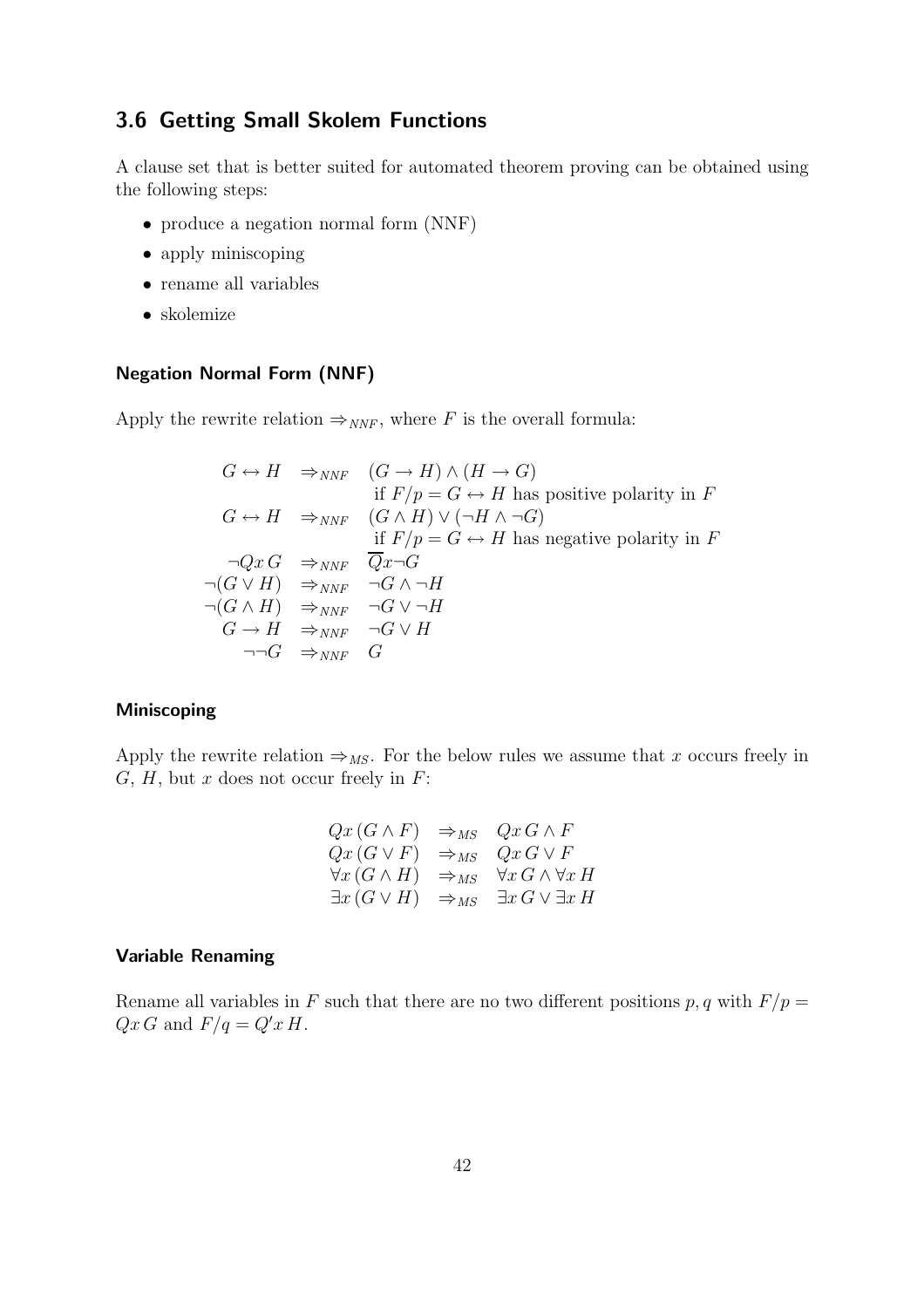#### Standard Skolemization

Let  $F$  be the overall formula, then apply the rewrite rule:

$$
\exists x H \Rightarrow_{SK} H\{x \mapsto f(y_1, \dots, y_n)\}
$$
  
if  $F/p = \exists x H$  and p has minimal length,  
 $\{y_1, \dots, y_n\}$  are the free variables in  $\exists x H$ ,  
 $f/n$  is a new function symbol

# 3.7 Herbrand Interpretations

From now on we shall consider FOL without equality. We assume that  $\Omega$  contains at least one constant symbol.

A Herbrand interpretation (over  $\Sigma$ ) is a  $\Sigma$ -algebra A such that

- $U_A = T_\Sigma$  (= the set of ground terms over  $\Sigma$ )
- $f_A : (s_1, \ldots, s_n) \mapsto f(s_1, \ldots, s_n), \ f/n \in \Omega$



In other words, values are fixed to be ground terms and functions are fixed to be the term constructors. Only predicate symbols  $P/m \in \Pi$  may be freely interpreted as relations  $P_{\mathcal{A}} \subseteq T_{\Sigma}^{m}$ .

Proposition 3.12 Every set of ground atoms I uniquely determines a Herbrand interpretation A via

$$
(s_1, \ldots, s_n) \in P_{\mathcal{A}} \quad \Rightarrow \quad P(s_1, \ldots, s_n) \in I
$$

Thus we shall identify Herbrand interpretations (over  $\Sigma$ ) with sets of  $\Sigma$ -ground atoms.

Example:  $\Sigma_{Pres} = (\{0/0, s/1, +/2\}, \{$